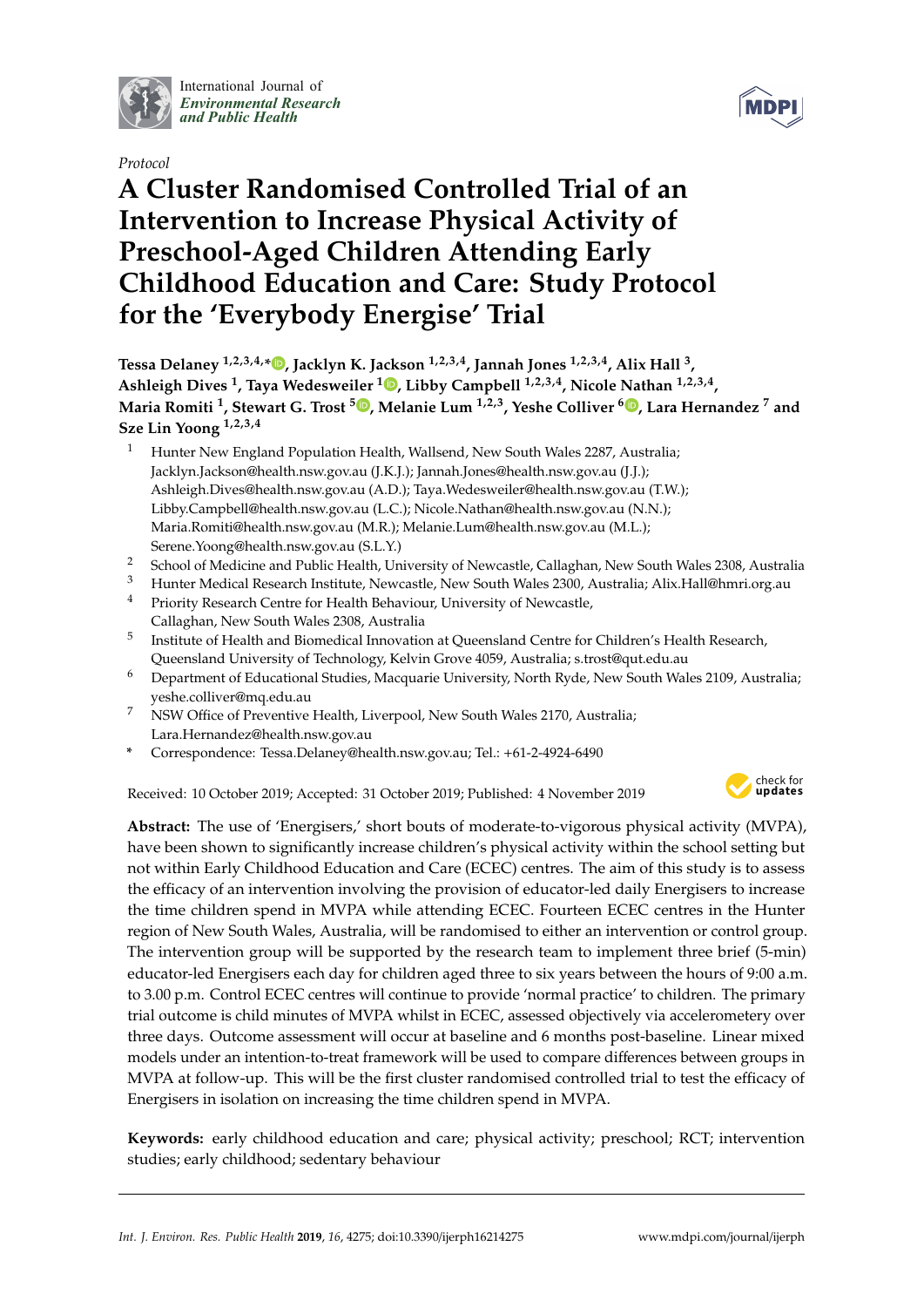# **1. Introduction**

Adequate physical activity (PA) during early childhood is a key determinant of child development, wellbeing, physical fitness and long-term health [\[1](#page-11-0)[,2\]](#page-11-1). As such, it is recommended young children (aged three to five years) engage in at least 180 min of PA throughout the day and of this, 60 min should be moderate-to vigorous physical activity (MVPA) [\[3\]](#page-11-2). Despite this, global data indicates that less than half of young children adhere to PA recommendations, with even less engaging in sufficient MVPA each day [\[4,](#page-11-3)[5\]](#page-11-4). Given that child PA patterns can track longitudinally [\[6\]](#page-11-5), even into adulthood [\[7\]](#page-11-6), the promotion of adequate PA in early childhood has been recognised as a public health priority to reduce the future burden of chronic diseases [\[3\]](#page-11-2).

Centre-based early childhood education and care (ECEC) centres, including long day care and preschools, provide access to a significant proportion of the population aged less than five years for prolonged periods each day, with 93% of Australian children aged four to five years attending formal ECEC [\[8\]](#page-11-7). Despite this, systematic review evidence suggests that young children are not sufficiently active during their time in ECEC [\[9\]](#page-11-8). Additionally, research in ECEC has found that children spend almost half of their day engaged in sedentary behaviour [\[10\]](#page-11-9). As such, ECEC services provide a key setting for intervention to increase child activity.

Previous systematic reviews in this setting identified that physical environment enhancement strategies (e.g., playground markings, equipment, space) as well as multicomponent behavioural strategies, can be effective at improving child PA [\[11\]](#page-11-10). However, the impact of multicomponent, behavioural PA interventions have been found to be inconsistent. A recent systematic review found that ECEC interventions that provided increased opportunities for children to participate in structured PA, are delivered by experts and under highly controlled conditions, demonstrated a significant effect on child activity [\[12\]](#page-11-11). Such interventions, however, have limited ability to be translated into normal practice due to ongoing costs associated with delivery, complexity and potential incompatibility with ECEC resources. Unsurprisingly, ECEC centres report many barriers to the implementation of such PA interventions [\[12\]](#page-11-11). Issues related to the implementation of multi-component behavioural interventions that require significant ongoing effort, time, resources and staff training, have been identified as barriers largely contributing to these findings [\[13\]](#page-11-12). As such, there remains significant opportunity to investigate the efficacy of simple, structured PA interventions within ECEC centres that can be delivered with high fidelity by centre staff within normal practice.

'Energisers' or brief structured PA sessions, led by an educator may represent one such approach to increase the time children spend in MVPA. Energisers have been shown to be effective in improving children's PA [\[14\]](#page-11-13) and cognitive function [\[15\]](#page-11-14) within the school setting. For example, a systematic review of brief (10–20 min) PA interventions in education settings (primary and secondary) identified 15 studies that examined effectiveness of brief PA sessions on child PA outcomes [\[16\]](#page-11-15). While the majority of studies (*N* = 12) reported increases in child PA outcomes post intervention, the review did not identify any ECEC based trials that focused on child PA outcomes [\[16\]](#page-11-15). However, there is emerging evidence to support the feasibility and potential efficacy of the implementation of daily Energisers in ECEC [\[17\]](#page-11-16). An eight week ECEC based intervention that involved the provision of three, five minute Energisers into the daily routine significantly increased child activity while in ECEC compared with those in the control group at follow up (+4417 Acceleration Units/hour; *p* < 0.001) [\[17\]](#page-11-16). While promising, there have been no randomised controlled trials to test the efficacy of such an intervention on increasing child MVPA while in ECEC. Therefore, the primary aim of the current trial is to assess the efficacy of an ECEC-based intervention involving the provision of three, five minute educator led activity breaks (called 'Energisers') for increasing the time young children spend in MVPA while in ECEC.

# **2. Materials and Methods**

The study methods will be reported in accordance with the CONSORT statement for cluster randomised controlled trials [\[18\]](#page-11-17) and SPIRIT statement for clinical trial protocols [\[19\]](#page-11-18). The trial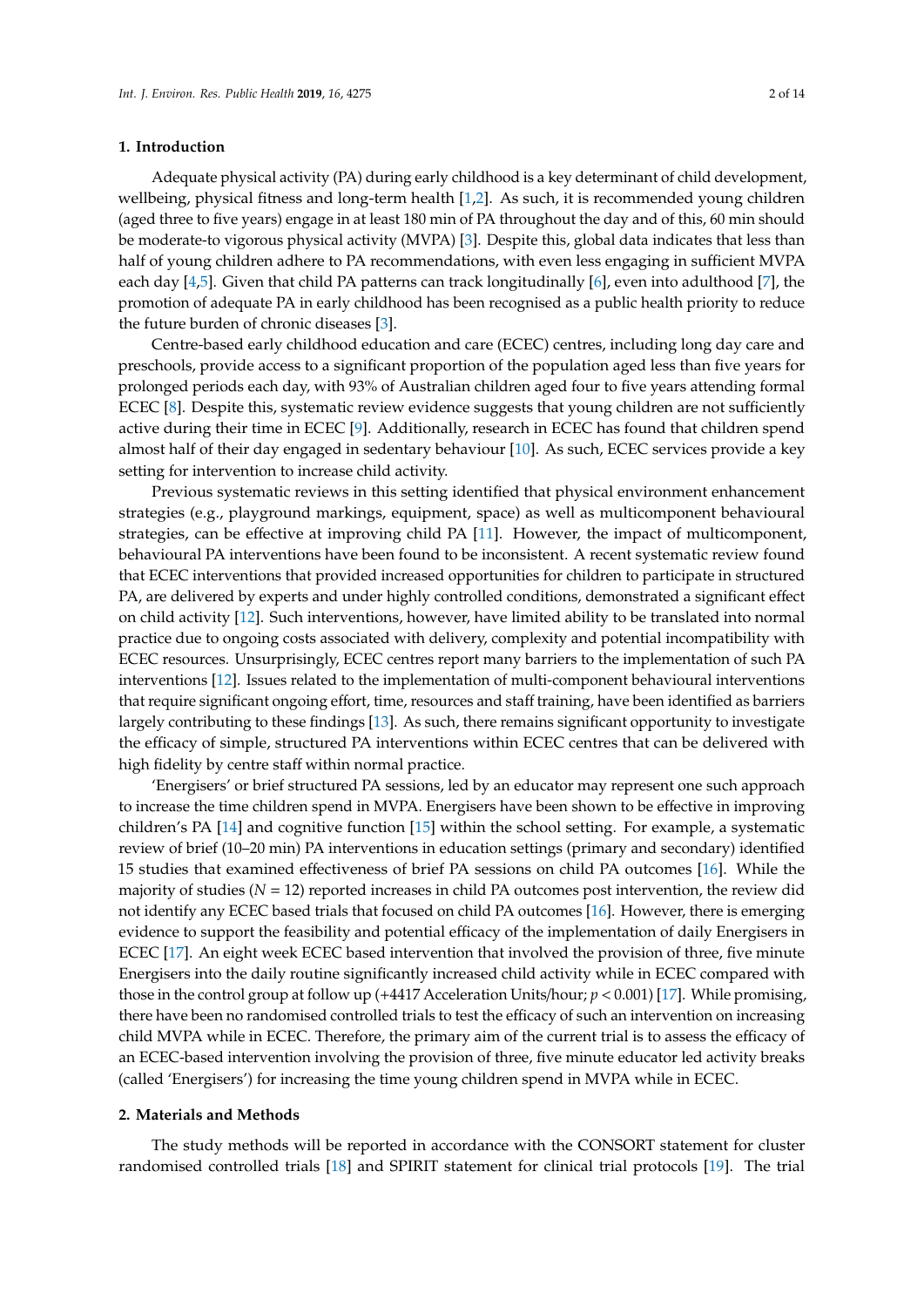was prospectively registered with the Australian New Zealand Clinical Trials Registry (reference ACTRN12619000042145).

### *2.1. Design and Setting*

The study will employ a parallel cluster randomised controlled trial design. Fourteen ECEC centres located in the Hunter region of New South Wales (NSW), Australia will be randomised to either an intervention or a 'normal practice' control group. The Hunter region is a geographically and socioeconomically diverse region encompassing major city, inner regional and outer regional areas [\[20\]](#page-12-0). The study will take place in ECEC centres, including pre-schools which typically cater for children aged three to five years and operate between the hours of 9:00 a.m. to 3:30 p.m. and long day care centres which typically cater for children aged six weeks to six years and operate between the hours of 7:00 a.m. and 6:00 p.m. [\[21\]](#page-12-1). Approval to conduct the study was obtained from Hunter New England Human Research Ethics Committee (reference number 06/07/26/4.04) and the University of Newcastle Human Research Ethics Committee (reference number H-2008-0343).

# *2.2. Participant Eligibility*

#### 2.2.1. Early Childhood Education and Care (ECEC) Centres

To be eligible to participate, ECEC centres (defined as preschools and long day care services) will be located in the Hunter region of NSW, Australia and have a daily enrolment of at least 36 children aged between three to six years. ECEC centres already implementing daily Energisers to facilitate children's PA, together with ECEC centres currently participating in alternate research trials aiming to increase child nutrition and/or PA, will be excluded from participating in the trial. Additionally, occasional care, mobile childcare services, services catering solely for special needs populations and NSW Department of Education and Communities services (approximately 3% of services) will be excluded as the ethical clearance and intervention design are not appropriate for such services.

#### 2.2.2. Parents and Children

For children to be eligible to participate in the trial, they must be aged three to six years at the time of data collection, attend ECEC on at least one day of the designated data collection period and have active parental consent. Children with an intellectual or physical impairment that may impact on their PA capacity or prevent them from complying with data collection protocols will be ineligible to participate.

# *2.3. Recruitment Procedures*

# 2.3.1. Early Childhood Education and Care (ECEC) Centres

A list of all ECEC centres located within the study region will be obtained from the NSW Ministry of Health and screened for eligibility by the research team (approximately 420 ECEC centres) [\[22\]](#page-12-2). A convenience sample of 60 ECEC centres will be invited to participate via mail, email and telephone with recruitment continuing until the required sample of centres  $(N = 14)$  consent to participate. Specifically, study information statements will be mailed to centre managers inviting study participation. Approximately two weeks later, a research assistant will telephone the centre manager to answer any questions, assess eligibility and invite participation. Centre managers will be invited to provide consent for the research team to (i) approach parents to invite study participation; (ii) complete baseline and follow-up data collection at their centre; and (iii) for their own participation in a survey at baseline and follow-up. The research team has previously employed this recruitment strategy in other ECEC-based trials, obtaining consent rates of over 70% [\[10,](#page-11-9)[14\]](#page-11-13). Following consent from the centre manager, the research assistant will schedule a three-day baseline data collection visit. To minimise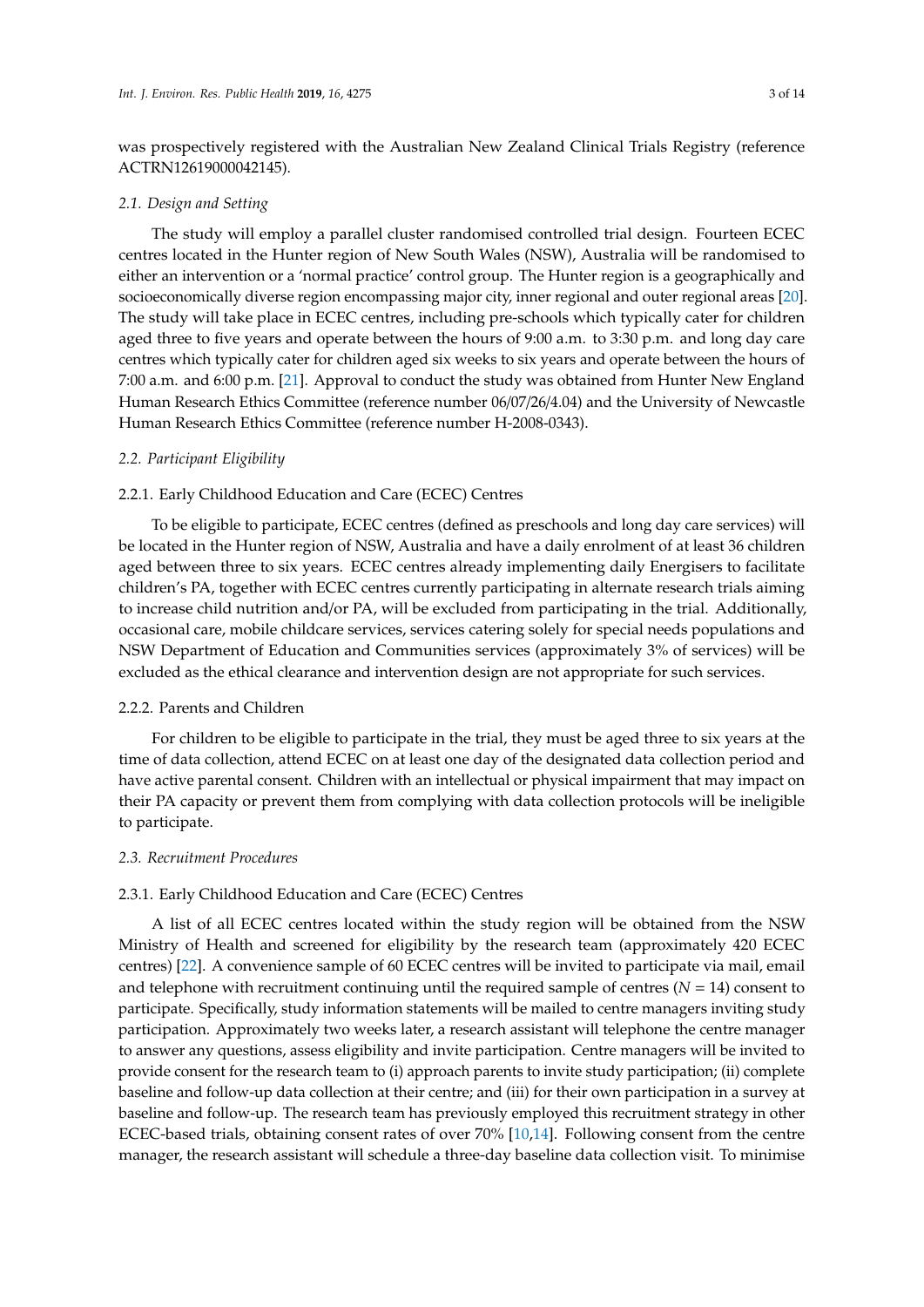attrition, ECEC centres will be contacted prior to follow-up data collection to thank them for their participation and to schedule a three-day follow-up data collection visit.

### 2.3.2. Parents and Children

Following consent from the centre manager, a research assistant will deliver recruitment packs (one per parent of each enrolled child aged three to six years) and a data collection box to each consenting ECEC centre. Centres will be asked to distribute these packs to parents via methods considered most effective and appropriate by the centre manager in communicating with parents (e.g., placed in children's pigeonholes or lockers or handed directly to parents at drop-off or pick-up). The recruitment packs will contain an information statement and consent form. Parents will be asked to return the consent form to the data collection box located at the centre and provided with the direct phone number of a research assistant if they wish to ask any questions regarding participation. Approximately two to three weeks prior to the scheduled data collection period, trained research assistants will attend each ECEC centre at drop off and/or pick up periods to remind parents about the study and request consent for participation in the study. Parents will be invited to provide active consent for—(i) their child to wear an accelerometer while in ECEC during a three day data collection period at baseline and follow-up; (ii) their child to complete assessments of cognitive function at baseline and follow-up (secondary outcome); and (iii) their own participation in a survey at baseline and follow-up. Parents will be able to select which components of the study they are willing to provide consent for. All data for which consent is received will be used in the assessment of study outcomes.

# *2.4. Randomisation, Allocation and Blinding*

Following baseline data collection, ECEC centres will be randomly allocated to the intervention or 'normal practice' control group in a 1:1 ratio using a computerised random-number generator in Microsoft Excel<sup>®</sup>. Randomisation of ECEC centres will be stratified into four strata by the socioeconomic status of the area where the centre is located and by the centre type (long day care or preschool) based on evidence of an association between these factors and the PA practices of centres [\[23](#page-12-3)[,24\]](#page-12-4). Due to the nature of the intervention, centres will be informed of their experimental group allocation after baseline data collection by a member of the research team. Whilst all efforts will be made to keep data collectors blinded to group allocation, due to the provision of some resources to centres (e.g., Energiser cards), data collectors may become aware of group allocation during attendance at the centre for follow-up data collection. Staff responsible for data analysis will be different individuals and blinded to group allocation.

#### *2.5. Intervention*

Immediately following baseline data collection and randomisation, centres allocated to receive the intervention will be contacted by a member of the research team to deliver the intervention.

The "Everybody Energise" intervention was designed to increase the time children spend in MVPA while in ECEC through the delivery of brief structured PA sessions ('Energisers'). Specifically, within a six-hour period (9:00 a.m. to 3:00 p.m.) the intervention will involve educators implementing five minute Energisers, three times daily, to children in the pre-school room/s (aged 3–6 years), using a range of Energiser activities adapted from a variety of sources [\[25](#page-12-5)[–28\]](#page-12-6). The intervention will be operational across the entire study period until the end of follow up data collection (6 months post-baseline). Energisers can be described as educator-led group activities that require short (5-min) bursts of MVPA, requiring minimal (if any) equipment and set up time, as well as being adaptable to indoor and outdoor conditions and confined spaces [\[29\]](#page-12-7). Energisers incorporate gross motor skills such as running, jumping, skipping or hopping and can be adapted depending on the ability and age of the child. They may include games (e.g., following the leader); music (e.g., musical statues), screen based games (e.g., dance based games freely available from internet resources including GoNoodle and YouTube);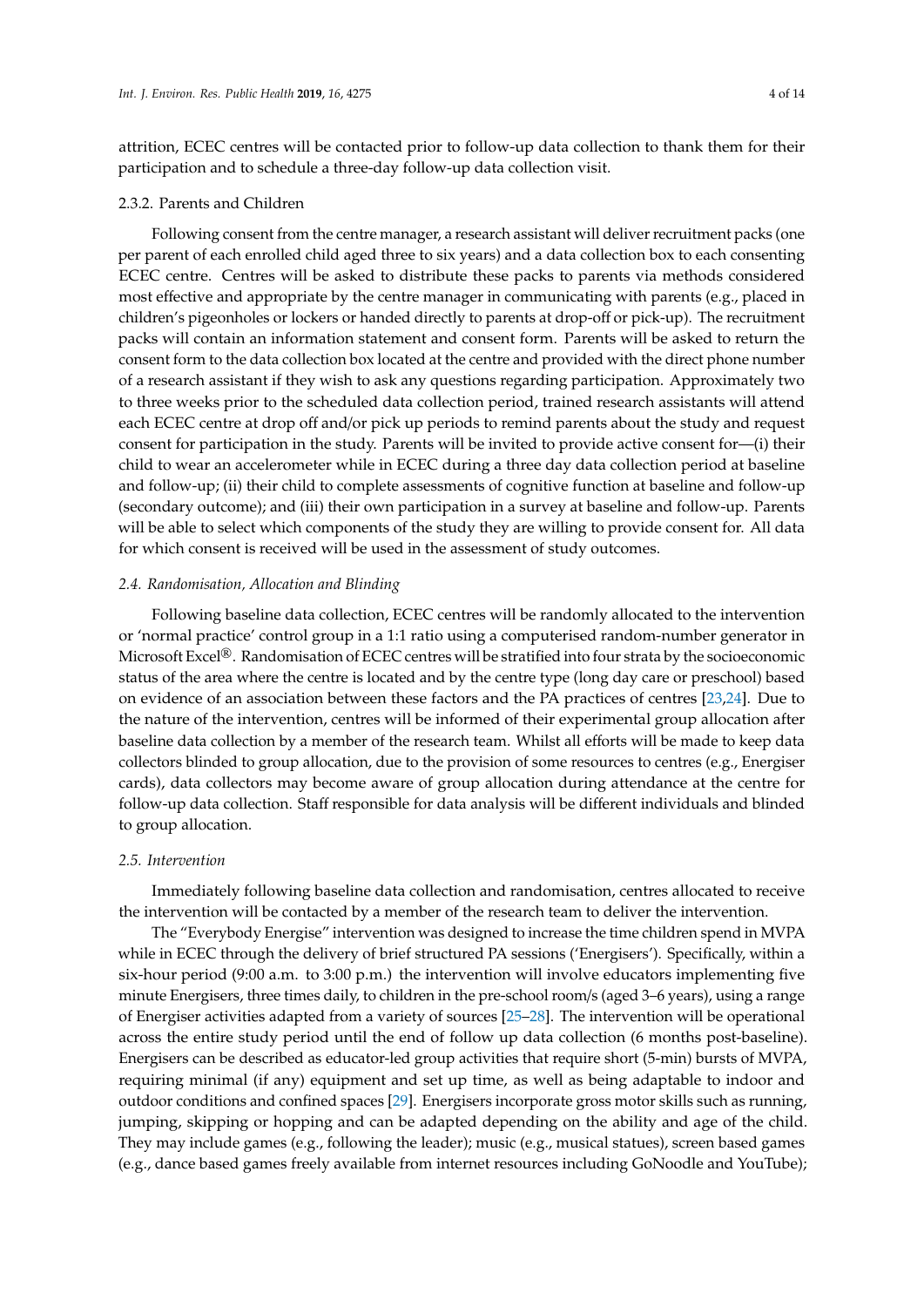drama (e.g., pretend to be an aeroplane taking off) and following instructions (e.g., when educator calls out 'green light' children are to run quickly).

To support the implementation of daily Energisers in the Everybody Energise trial, ECEC centres will be provided with a suite of 60 suggested Energiser activities that were assessed by an educator as appropriate for children aged three to six years old. The suggested Energisers were designed to target MVPA and known facilitators to the implementation of Energisers in the school setting. For example, previous research suggests that Energisers need to be (i) easily accessible to educators (via printed instruction cards) and (ii) have the option to be flexibly administered (e.g., allowing educators to choose when they are scheduled, where they are delivered and from a range of Energiser activities that best suit the ability and interest of the children) [\[14,](#page-11-13)[30\]](#page-12-8). Furthermore, five minute Energisers, three times daily, of moderate intensity activity, are considered to be acceptable and feasible to teachers [\[14\]](#page-11-13). As such, the Everybody Energise intervention will provide centres with a box of 60 "Energiser Activity Cards." The Energiser cards are designed to be easily adaptable (i.e., can be delivered in small or large spaces, indoor or outdoor, equipment or no-equipment) and modified to be more or less complex to accommodate for the varied ability and age of children. The Energiser cards include simple instructions on how to deliver the Energiser activity and will be sorted into five categories including; games requiring no equipment (e.g., jumping and skipping), equipment-based games using equipment already available in the centre (e.g., newspaper, bubbles, balls), screen based games (e.g., YouTube and GoNoodle), music-based games which can be played to any music chosen by the centre and favourites (i.e., blank cards from which the other four categories can be added for quick access). Examples of the Energiser Activity Cards can be found in Table [1.](#page-5-0) Educators will be encouraged to use the cards to deliver three Energiser sessions each day with each session being approximately five minutes in duration. The scheduling of the Energisers will be at the discretion of the centre as will the selection of Energiser activities. Therefore, the type of Energiser and time and sequence with which they are delivered throughout the ECEC day (9:00 a.m. to 3:00 p.m.) may vary between centres. However, all activities are designed to target MVPA.

To improve adherence to the intervention, centres will also be provided with the following support by the research team. The support was specifically designed to target known barriers to delivering PA interventions in ECEC centres using the Behaviour Change Wheel [\[31\]](#page-12-9) and will involve:

- 1. Obtaining centre manager executive support of the intervention;
- 2. Face-to-face educational meeting with the centre manager and lead educators;
- 3. Local consensus processes with the centre manager and educators;
- 4. Provision of educational resources designed specifically for this study; and
- 5. Tailored telephone support from the research team on a minimum of two occasions throughout the intervention period.

Further details regarding support strategies can be found in Table [2.](#page-6-0)

# *2.6. Control*

ECEC centres allocated to the control group will not have access to any of the intervention materials during the intervention period. ECEC centres in the control group will continue to receive 'normal practice' as part of a state-wide obesity prevention program [\[32\]](#page-12-10) during the intervention period. This may include the research team contacting the ECEC centre to assess service implementation of nutrition and PA practices and the provision of nutrition-related support and resources on a per request basis. Data regarding centres' exposure to such support and other potential sources of contamination will be assessed at follow-up. At the conclusion of follow-up data collection, the control centres will be provided with the intervention material (the 'Energiser resources').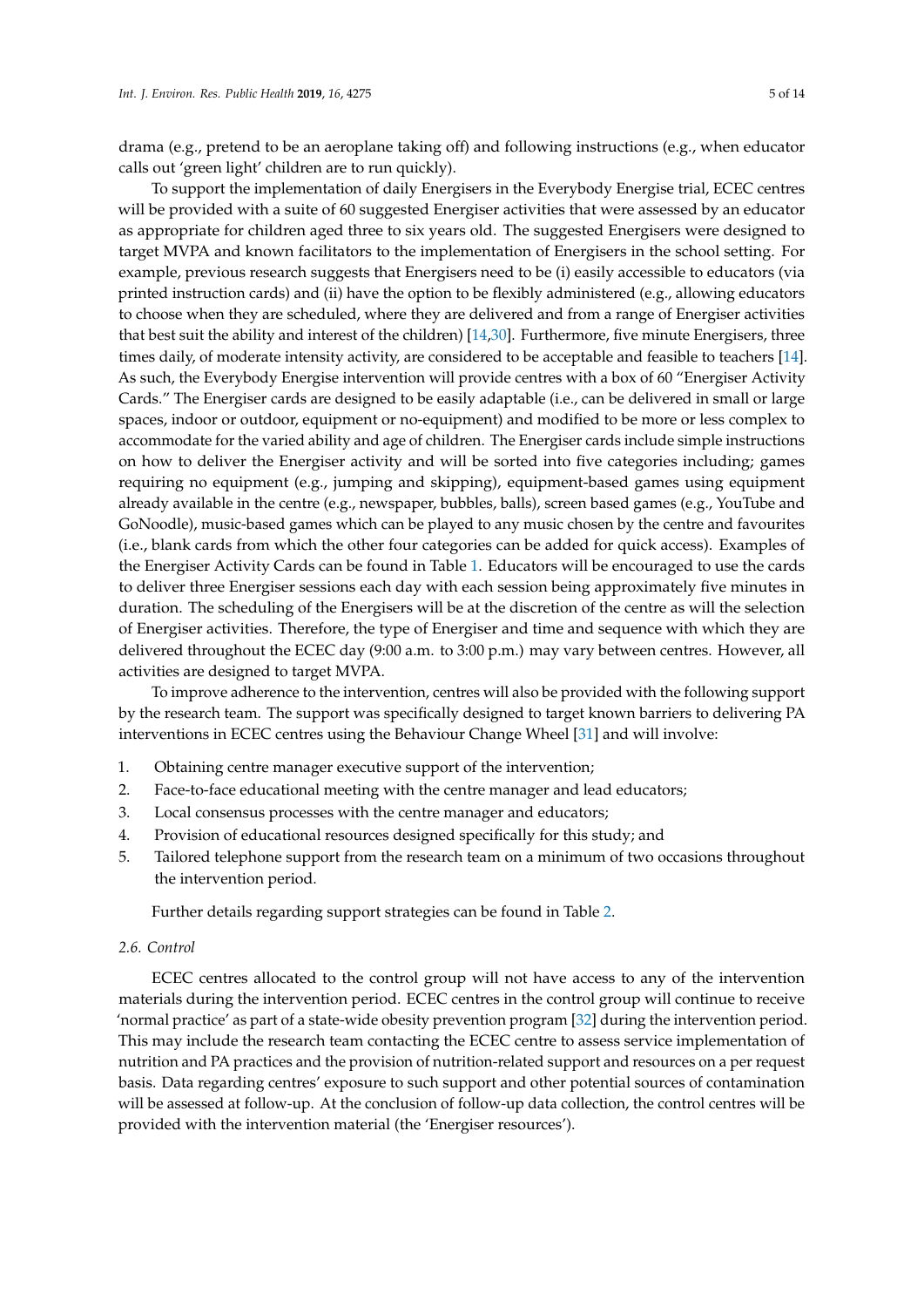| <b>Energiser Category</b> | <b>Energiser Title</b>                                        | Instruction                                                                                                                                                                                                                                                                                                                                                                               |
|---------------------------|---------------------------------------------------------------|-------------------------------------------------------------------------------------------------------------------------------------------------------------------------------------------------------------------------------------------------------------------------------------------------------------------------------------------------------------------------------------------|
| No Equipment              | Thapumpan<br>'tha-pum-pan'<br>(A Traditional Indigenous Game) | Have all the children spread out in the activity area<br>Choose one child to be the "thapumpan" (shark) and have them hold one hand on top of the other like a<br>thapumpan fin<br>The thapumpan then tries to tag the other children while moving like a thapumpan in water<br>3.<br>When the thapumpan tags another child, that child is the new thapumpan and the game continues<br>4. |
| Equipment                 | Chase and Rescue                                              | Have all the children spread out in the activity area<br>Choose one child as the "Chaser" and two children as the "Rescuers" and give each Rescuer a soft ball<br>All of the children run around<br>3.<br>When caught by the Chaser the child stands still with their feet apart. They can return to the game when one<br>4.<br>of the Rescuers has rolled the ball between their legs    |
| Music                     | Copy Cat                                                      | Have all children stand in a circle with one child in the middle<br>Play music and have the middle child choose a dance move that everyone in the circle has to copy<br>Swapping around so that everyone gets a turn in the middle<br>3.                                                                                                                                                  |
| Screen                    | <b>Blazer Fresh 1</b>                                         | Have all the children spread out in the activity area<br>Search "Banana Banana Meatball" on GoNoodle and children to follow video instruction<br>Then search "Dynamite" on GoNoodle and children to follow video instruction<br>3.                                                                                                                                                        |

|  |  |  | Table 1. Example of Energiser Activity Cards. |
|--|--|--|-----------------------------------------------|
|--|--|--|-----------------------------------------------|

# **Table 2.** Support delivered as part of the Everybody Energise trial.

<span id="page-5-0"></span>

| <b>Intervention Component</b> | <b>Description of Support/Intervention Component</b>                                                                                                                                                                                                                                                                                                                                                                                                                                                                                                                                                                 | <b>Resources and Delivery Mode</b>                                                                                                    |
|-------------------------------|----------------------------------------------------------------------------------------------------------------------------------------------------------------------------------------------------------------------------------------------------------------------------------------------------------------------------------------------------------------------------------------------------------------------------------------------------------------------------------------------------------------------------------------------------------------------------------------------------------------------|---------------------------------------------------------------------------------------------------------------------------------------|
| <b>Executive Support</b>      | The centre manager will be asked to demonstrate executive support to staff within<br>their centre by inviting lead educators (e.g., educational leader and/or room leaders)<br>to a meeting with a member of the research team. The meeting will provide<br>implementation support by providing input on how the program can be<br>implemented at their centre. The centre manager will also be asked to communicate<br>their endorsement to educators and families in written and verbal formats, via their<br>usual communication channels (e.g., email, parent newsletter snippets and within<br>staff meetings). | Telephone and face-to-face support provided to centre managers.<br>Hard copy and electronic support resources for families and staff. |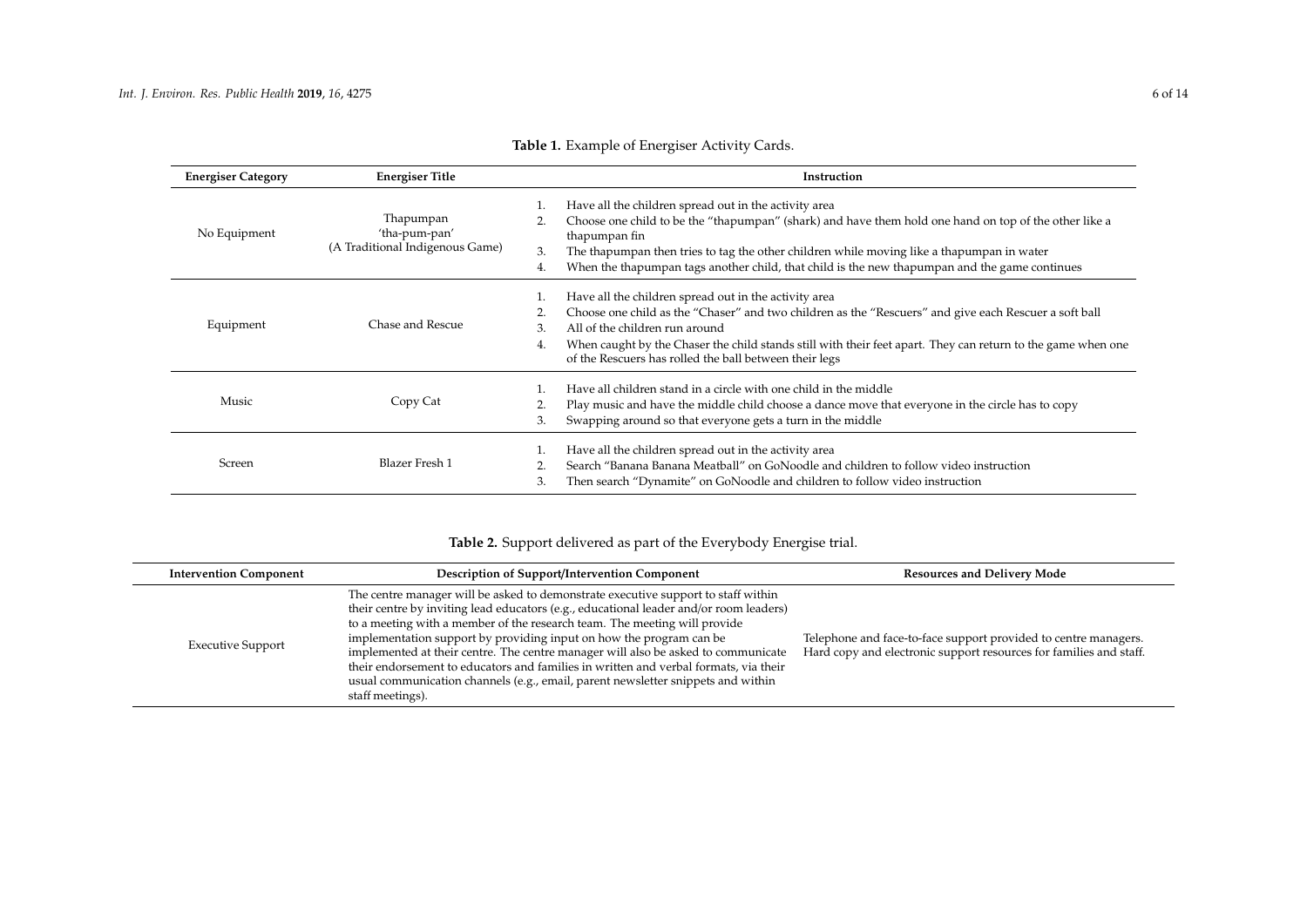# **Table 2.** *Cont.*

<span id="page-6-0"></span>

| <b>Intervention Component</b>      | <b>Description of Support/Intervention Component</b>                                                                                                                                                                                                                                                                                                                                                                                                                                                                                                                                                                                                                                                                                                                                                                                                                            | <b>Resources and Delivery Mode</b>                                                                                                                                             |
|------------------------------------|---------------------------------------------------------------------------------------------------------------------------------------------------------------------------------------------------------------------------------------------------------------------------------------------------------------------------------------------------------------------------------------------------------------------------------------------------------------------------------------------------------------------------------------------------------------------------------------------------------------------------------------------------------------------------------------------------------------------------------------------------------------------------------------------------------------------------------------------------------------------------------|--------------------------------------------------------------------------------------------------------------------------------------------------------------------------------|
|                                    | A member of the research team will conduct a face-to-face educational meeting<br>involving lead educators within the centre to:                                                                                                                                                                                                                                                                                                                                                                                                                                                                                                                                                                                                                                                                                                                                                 |                                                                                                                                                                                |
| <b>Educational Meeting</b>         | Identify potential Energiser scheduling opportunities within the centres'<br>daily routine.<br>Build knowledge about the importance and benefits of physical activity and low<br>staff training requirements for delivering energisers.<br>Draft centre specific actions plans. This includes documenting agreed goals and<br>$\bullet$<br>actions required to achieve full-implementation of the program.<br>Nominate a program champion to drive centre implementation of the program.                                                                                                                                                                                                                                                                                                                                                                                        | Face-to-face meeting with the lead educators conducted by a member<br>of research team.<br>Centre specific action plan drafted by lead Educators.                              |
|                                    | Centre managers will allocate one usual staff meeting to facilitate local consensus<br>processes among all centre staff. Consistent with best practice principles, this meeting<br>will commence with a presentation delivered by a member of the research team,<br>followed by group discussion with staff. The aim of this meeting is to:                                                                                                                                                                                                                                                                                                                                                                                                                                                                                                                                     |                                                                                                                                                                                |
| <b>Local Consensus Process</b>     | Increase educator knowledge and motivation to deliver the program.<br>Facilitate demonstration of Energisers, highlighting the efficiency to set up and<br>running of Energisers, as well as their flexibility (e.g., they can be performed<br>outside, inside, small spaces, equipment or no equipment).<br>Encourage group agreement to implement the program, with a focus on 'how'<br>the program could be implemented within their centre.<br>Facilitate discussion around problem solving barriers to program<br>implementation and update the centre action plan.                                                                                                                                                                                                                                                                                                        | Face to face meeting, incorporating support material in the form of a<br>PowerPoint Presentation, Energiser Resources and Action Plan.                                         |
| Provision of Educational Resources | In addition to the "Energiser Activity Cards," a suite of additional printed and<br>electronic information and educational resources to support the Energisers will be<br>provided to each centre electronically and as a hard copy. These resources will<br>include fact sheets; programming suggestions; a form to record daily Energiser<br>completion; newsletter snippets; and posters.                                                                                                                                                                                                                                                                                                                                                                                                                                                                                    | Additional resources: posters, newsletter snippets, challenges and<br>solutions document, GoNoodle instructions, fact sheets, daily program<br>examples, Energiser Record form |
| Tailored Telephone Support         | A member of the research team will provide ongoing support to the centre champion<br>and centre manager to assess intervention fidelity and provide the opportunity to<br>give feedback to those centres experiencing any barriers to implementation. These<br>contacts will be via telephone, email or face-to-face visit as required by the centre,<br>with a minimum of two contacts scheduled during the intervention period. Each<br>contact will draw on continuous quality improvement principles to review progress<br>according to a previously developed action plan, provide positive reinforcement and<br>facilitate reflection. Support from the research team may also involve problem solving<br>any new barriers and provide practical advice and additional resources when<br>requested. Additional support from the research team will be provided as needed. | Telephone support call outline/checklist                                                                                                                                       |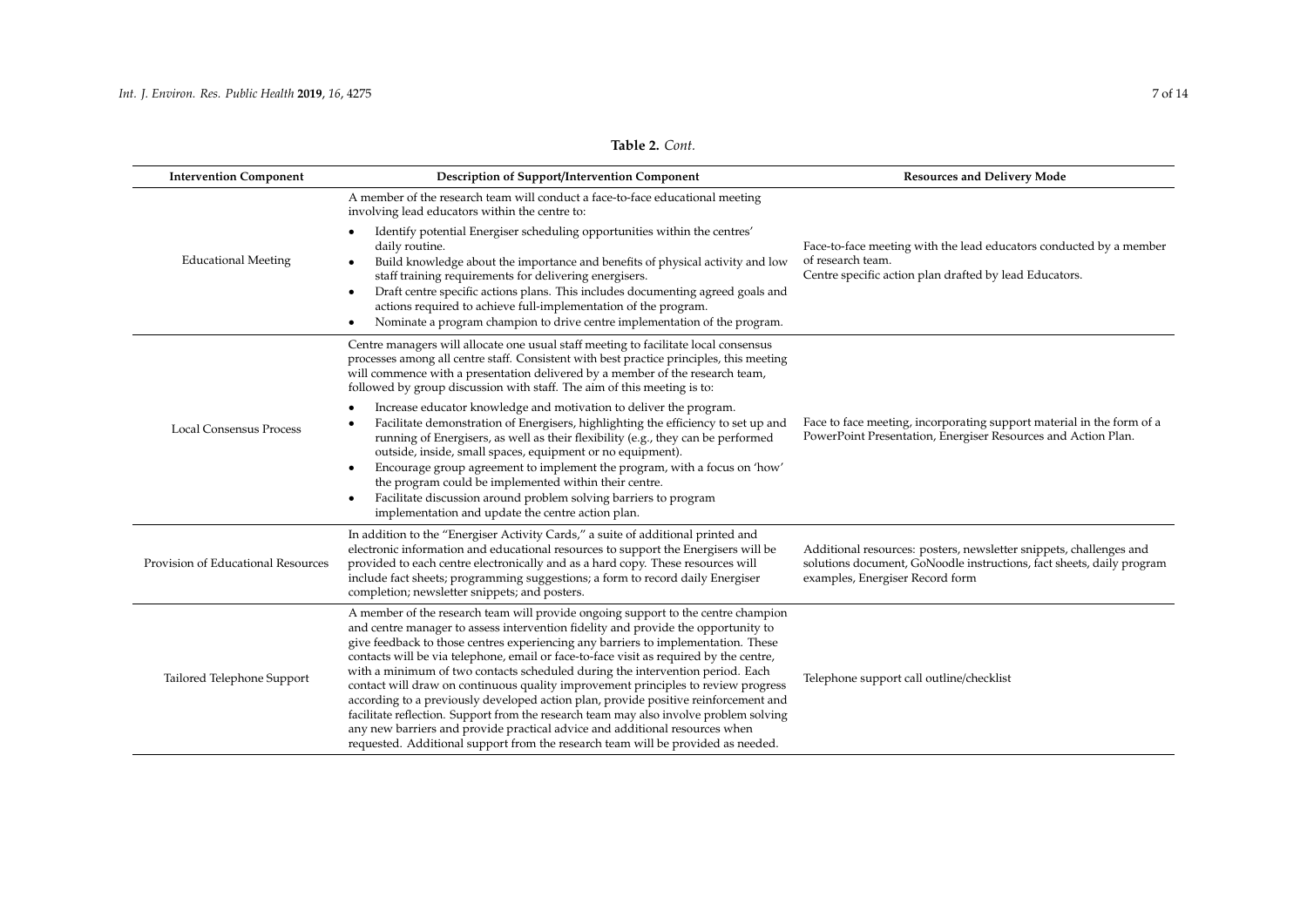# *2.7. Data Collection and Measures*

#### 2.7.1. Primary Trial Outcome

The primary trial outcome is the mean minutes/day that children spend in MVPA during ECEC. Minutes of MVPA will be objectively assessed via an ActiGraph GT3X+ accelerometer (ActiGraph Corporation, Pensacola, FL) using cut points developed by Pate and colleagues [\[33\]](#page-12-11). Accelerometery has been shown to be a valid and reliable method for measurement of PA and is the preferred method for the assessment of PA in children aged three to six years [\[34\]](#page-12-12).

Consistent with other ECEC trials conducted by the research team [\[35](#page-12-13)[,36\]](#page-12-14), a day will be considered a "valid monitoring day" if daily wear time is at least 50% (180 min) of the day in ECEC (9:00 a.m. to 3:00 p.m.). Non-wear time will be defined as intervals with at least 20 consecutive minutes of zero counts. Wear time will be calculated by subtracting non-wear time from the total monitoring time for the day. The accelerometers will be worn by children from the time they arrive at the ECEC centre until 3:00 p.m. (or earlier if the child departed the centre) on each day of attendance. A standardised monitoring end time of 3:00 p.m. was chosen to align with typical operating hours of the pre-school centres included in the study. Trained data collectors (blinded to group allocation) will attend centres during the data collection period to fit and collect the accelerometers using a standardised protocol. Accelerometers will be placed above the right iliac crest at the hip using an elastic waistband. Accelerometer data will be collected on three consecutive days during one week at baseline and follow-up.

# 2.7.2. Secondary Trial Outcomes

#### Other Child Physical Activity Outcomes

The following PA outcomes will also be assessed via accelerometer at baseline and 6 months post-baseline, including:

- i. Total daily PA while in ECEC, calculated as the sum of light, moderate and vigorous activity.
- ii. Total daily activity counts while in ECEC.
- iii. Mean daily minutes in sedentary behaviour, using recommended cut points by Pate and colleagues [\[33\]](#page-12-11).

# Child Cognitive Function

Child cognitive function will be assessed using five tests from the validated Early Years Toolbox app that utilises brief iPad based games to assess (i) inhibition; (ii) visual-spatial working memory; (iii) cognitive shifting; (iv) phonological working memory; and (v) executive functioning and vocabulary [\[37\]](#page-12-15). The Early Years Toolbox was developed specifically for young children and utilises game-like assessments, imagery and developmentally appropriate visual and audio instructions to measure child cognitive function. Specifically, 'Go/No Go' will be used to assess the ability to inhibit or control behavioural urges. 'Mr Ant' will be used to assess visual spatial working memory or the amount of visual information that can be simultaneously retained in the mind; 'Card Sorting' will be used to assess cognitive shifting, including the ability to control and re-direct attention; 'Not This' will be used to assess phonological working memory or the amount of auditory information that can be concurrently processed in the mind; and 'Expressive Vocabulary' will be used to assess executive function and vocabulary, including the ability to identify and name objects. Data collectors will administer the five tests to children via iPad over the data collection period at baseline and follow-up. Tests will be conducted in a quiet and private location within the ECEC centre.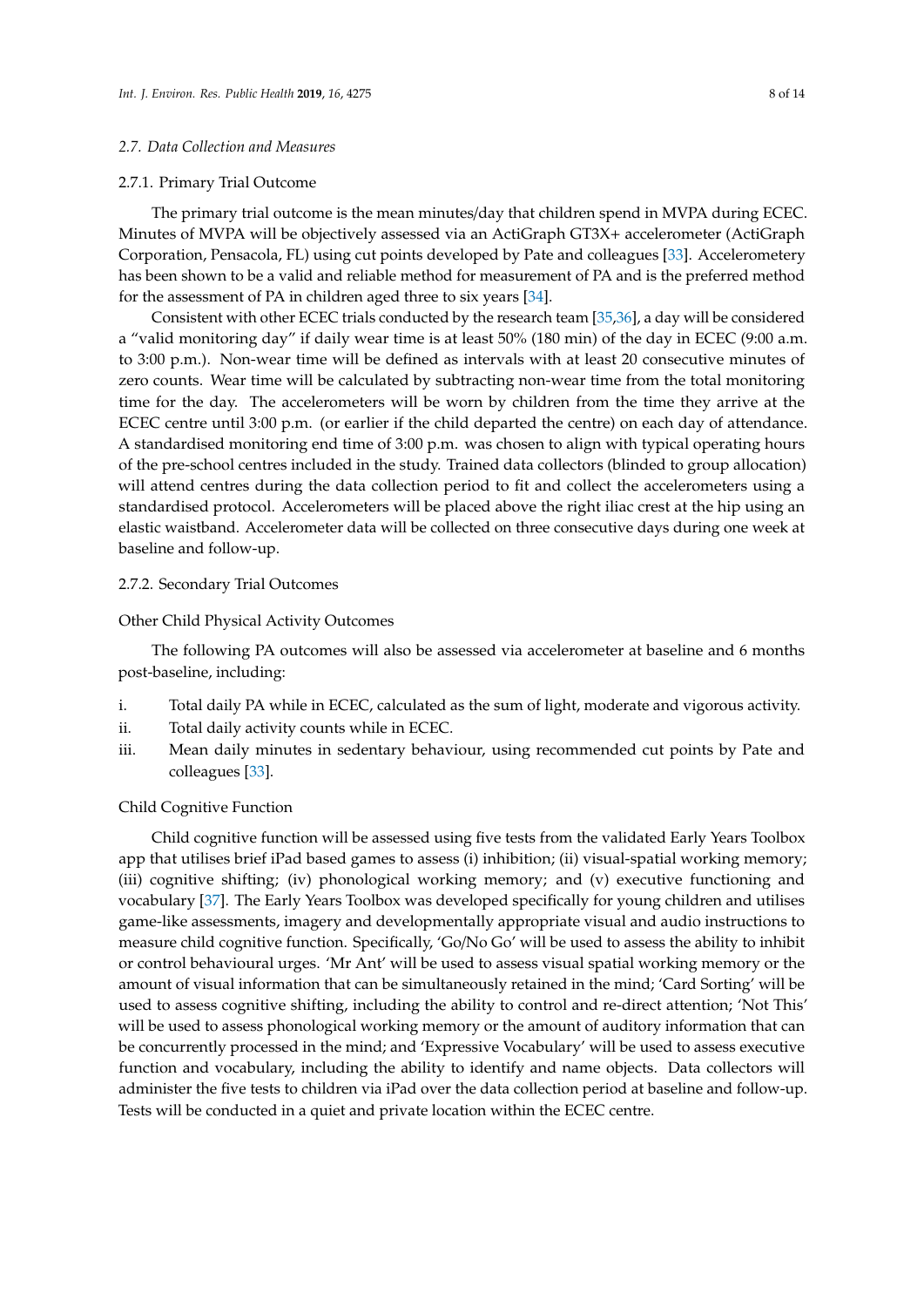# *2.8. Characteristics of Sample*

#### 2.8.1. Centre Characteristics

At baseline, a survey will be conducted with centre managers at participating ECEC centres to assess centre characteristics including—type of centre (preschool or long day care centre); postcode; days and hours of operation; the total number of three to six year-old children enrolled; and the total number of primary contact teaching staff, as well as information on training and education opportunities provided to ECEC staff, centre communication with families relating to PA and centre policy and programming. The survey will be sent to centre managers electronically prior to the data collection period, with any incomplete surveys to be administered by data collectors on one of the days of data collection. Alternatively, centre managers can return this survey via email within two weeks post-data collection. The items used to assess centre characteristics have been used in previous surveys of ECEC centres conducted by the research team [\[35,](#page-12-13)[36\]](#page-12-14).

# 2.8.2. Child and Parent Characteristics

At recruitment, parent and child demographic information will be collected via the participant consent form. Specifically, the consent form will collect information regarding child age, sex, child days of attendance at the participating ECEC centre, postcode of residence, parent contact details and nature of parent-child relationship. Additional parent characteristic information regarding age, gender, educational level, household income level, living arrangements, language/s spoken at home and whether the parent identifies as Aboriginal or Torres Strait Islander will be collected via a survey administered online, via pen and paper or telephone interview. Where families provide consent for more than one child aged three to six years to participate in the study, they will be asked to complete the survey based on the eldest consenting child. If a parent completes a survey for more than one child, the data for the eldest eligible child will be used. In the event of a parent completing a survey for each twin or triplet, a randomly selected survey will be used.

#### *2.9. Additional Measures*

#### 2.9.1. Usual Child Physical Activity

To assess any compensatory changes in PA which could occur outside the hours of ECEC as a result of the intervention, the parent surveys at baseline and follow-up will include items to assess child PA, drawn from the validated Preschool-age Children's Physical Activity Questionnaire (Pre-PAQ) [\[38\]](#page-12-16).

#### 2.9.2. ECEC Centre Physical Activity Policies and Practices

At baseline and follow-up, direct observations will be conducted by trained data collectors on one randomly selected day during the designated data collection period at each participating ECEC centre. Data collectors will collect information regarding the ECEC centre PA policies, practices and environment using a modified version of the validated Environment and Policy Assessment and Observation (EPAO) tool [\[39\]](#page-12-17), which is considered the gold standard for environmental observations conducted in the ECEC setting. The items observed will include active play opportunities, provision of educator-led structured PA and fundamental movement skills sessions, sedentary opportunities and environment, availability of fixed and portable play equipment, staff behaviours and practices (e.g., role modelling and provision of prompts and positive statements to increase PA) and existence of a written PA policy. Information will also be collected regarding (i) minimum and maximum daily temperatures collected via local meteorological bureau website [\[40\]](#page-12-18); and (ii) daily UV index collected via the Australian Radiation Protection and Nuclear Safety Agency website [\[41\]](#page-13-0). Such factors have been associated with child PA in ECEC and have been included to provide contextual information to enable assessment of broader generalisability and to aid the interpretation of trial findings [\[42\]](#page-13-1).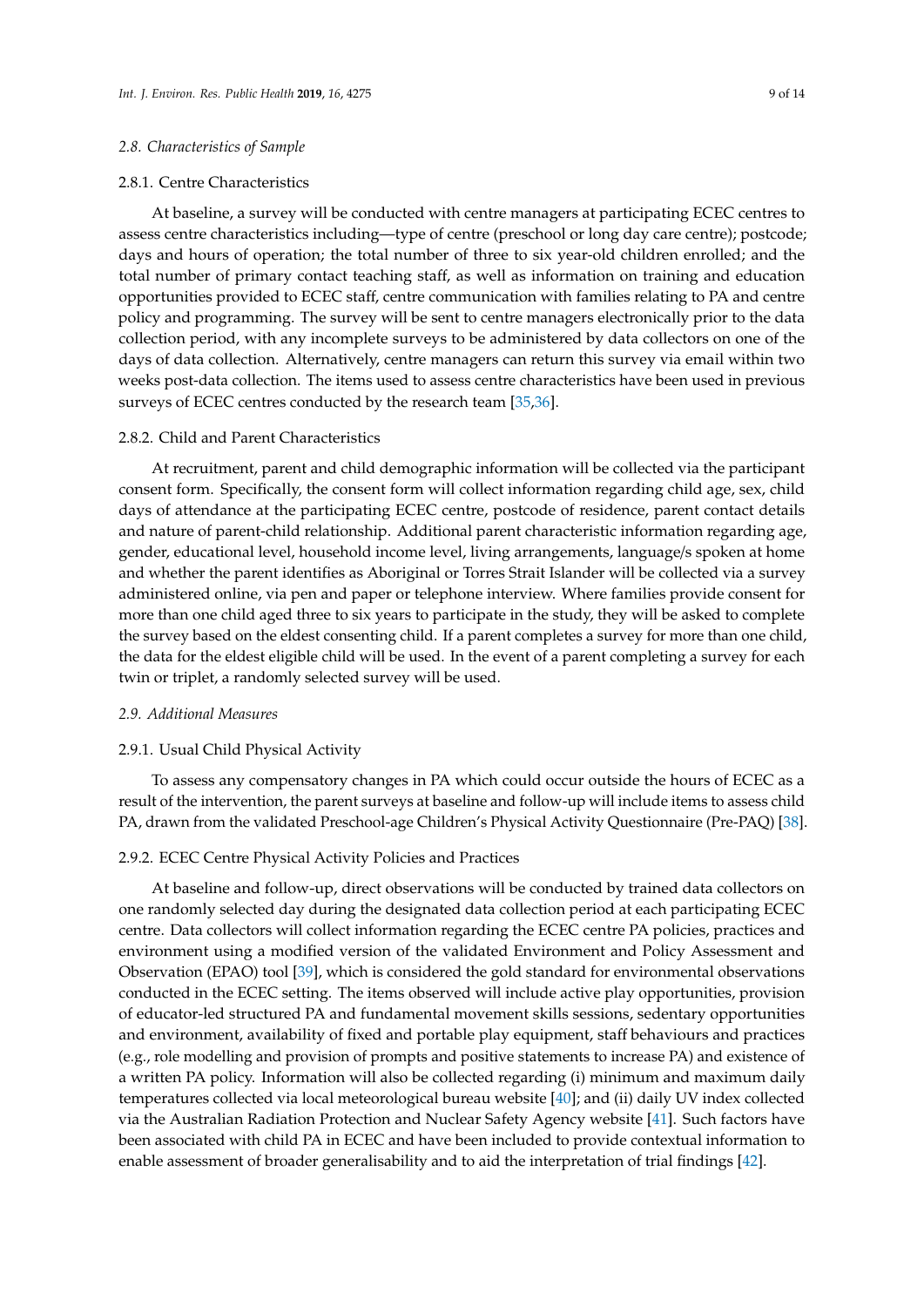# 2.9.3. Fidelity of Delivery of Energisers

An assessment of the degree to which Energisers were implemented as intended at ECEC centres allocated to the intervention group will be undertaken. Specifically, centre delivery of three daily Energisers throughout the intervention will be assessed via project records maintained by intervention centres and a survey with the lead educator and centre manager at follow up. Furthermore, an assessment of the implementation of Energisers, including their frequency and duration, will be undertaken in both intervention and control centres during one randomly selected day of data collection at follow up using the EPAO tool. A member of the research team will also informally check the fidelity of Energiser implementation by providing at least two phone calls to intervention ECEC centres and provide additional support to those experiencing barriers to implementing three Energisers per ECEC day.

#### 2.9.4. Acceptability of Energisers and Intervention Support to Centre Managers and Lead Educators

Centre managers and lead educators in the intervention group will be invited to complete a survey at follow-up to assess the acceptability of the 'Energisers' and support provided by the research team. Participants will be asked to respond on a five-point Likert scale (strongly agree; agree; neither agree nor disagree; disagree; strongly disagree) to a series of statements assessing the acceptability of the 'Energisers' and intervention support provided to centres using validated measures of acceptability [\[43\]](#page-13-2) and items previously utilised by the research team [\[44\]](#page-13-3). The survey will be sent to centre managers and lead educators electronically prior to the follow-up data collection period, with any incomplete surveys to be administered by data collectors on one of the days of follow-up data collection.

# 2.9.5. Fidelity of Intervention Support by the Research Team

The delivery of other intervention components (e.g., educational meeting) as intended, will be assessed using internal project records maintained by the research team.

# 2.9.6. Adverse Effects

To identify any potential unintended adverse effects of the Energisers, the number of child injuries requiring documentation during the past six months will be assessed during a survey of centre managers at baseline and at follow-up. The items used to assess child injury rates have been previously utilised by the research team in ECEC PA research trials [\[35](#page-12-13)[,36\]](#page-12-14).

#### *2.10. Analysis*

An intention to treat approach to analysis will be undertaken. A linear mixed model will be used to assess differences in child MVPA across the ECEC day between the intervention group and control groups at follow-up. The models will include fixed effects for baseline MVPA, group (intervention or control group) and child level characteristics such as child age and sex. A random level intercept for centre will also be included. Multiple imputation will be used to impute missing values. Sensitivity analyses will be undertaken to compare results obtained from analyses of the imputed data to those obtained from complete case analyses. Exploratory subgroup analyses will also be performed for the primary trial outcome for age and sex of the child.

# *2.11. Sample Size and Power Calculation*

The study will approach approximately 420 children from 14 ECEC centres across the study region. Assuming the standard deviation of MVPA is 21 min and assuming an intraclass correlation coefficient of 0.07, a sample of 30 children per cluster (*N* = 420 children) will be sufficient to detect a change of 10 min in MVPA in ECEC, with 80% power and an alpha of 0.05. An increase of 10 min of MVPA in children aged three to six years old has been found to have clinically significant, beneficial effects on body fat and peak bone mass [\[45](#page-13-4)[,46\]](#page-13-5).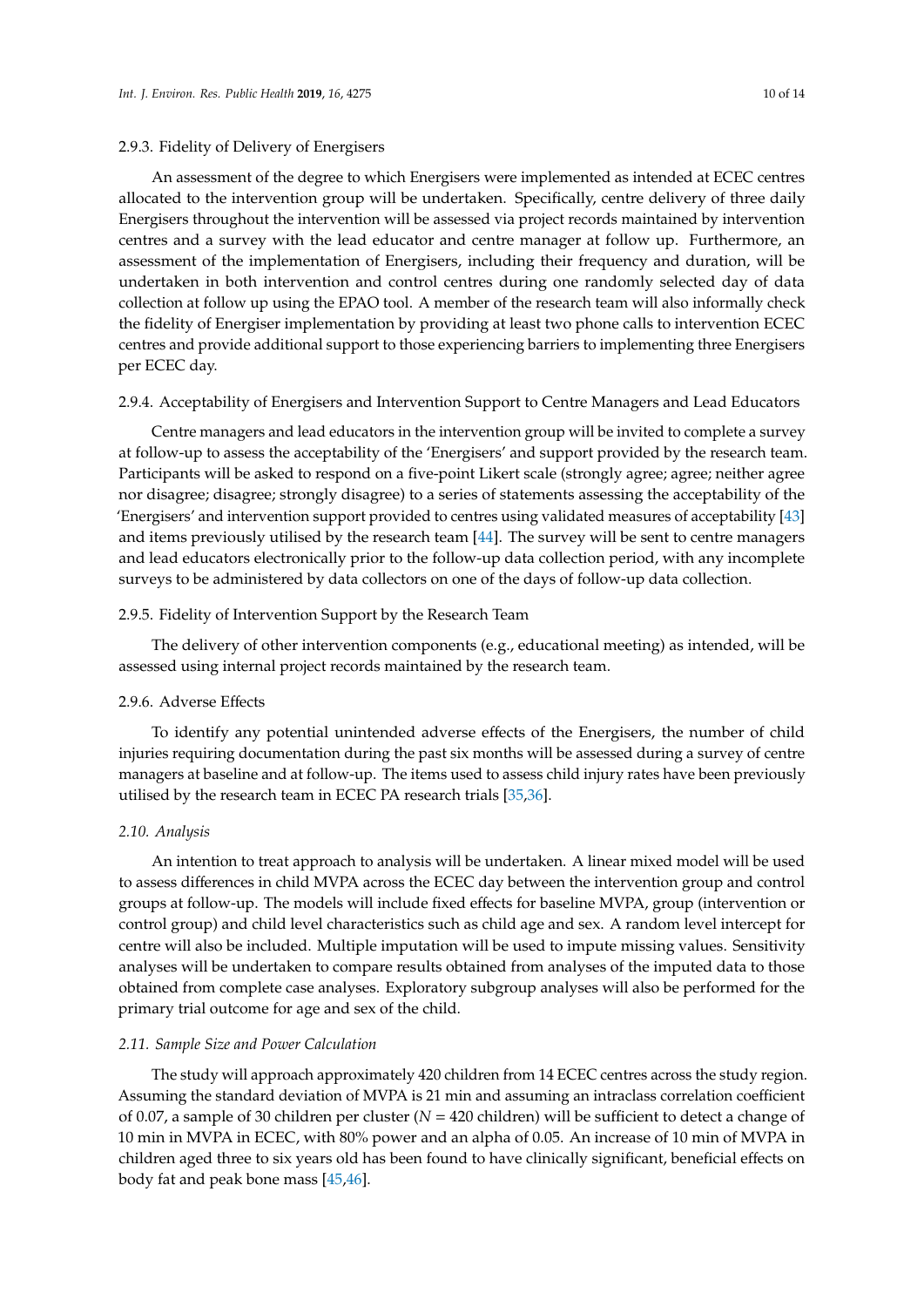## **3. Discussion**

This is the first randomised trial to assess the efficacy of an ECEC-based intervention involving the provision of daily educator-led Energisers (specifically three, five-minute Energisers each day) for increasing the time children spend in MVPA while in ECEC. This trial protocol describes the "Everybody Energise" trial with regards to rationale, study design, sample eligibility criteria, recruitment, intervention content and design, outcome measurements and planned analyses.

Brief, structured PA sessions were chosen for investigation as they may represent a simple and feasible strategy for improving child MVPA during the ECEC day. For example, previous research [\[14,](#page-11-13)[30\]](#page-12-8) suggests that ECEC interventions acceptable to ECEC educators need to be easily accessible and have the ability to be flexibly administered. As such, the Energisers were made to be easily accessible to ECEC educators via the provision of the Energiser activity cards, Energisers were also designed to require minimal set-up time. The Energisers can be flexible in their administration as they require minimal (if any) equipment, can be adapted to indoor and outdoor conditions, can be adapted to the space available within the ECEC centre and are adaptable for the ability of the children. The research team for the "Everybody Energise" trial engaged ECEC educators (the end-user) when developing the Energiser activity cards with the aim of improving intervention feasibility and relevance. Further to support the efficacy of Energiser delivery in ECEC centres, a variety of implementation support strategies were provided to intervention ECEC centres by the research team.

The study findings resulting from this trial will need to be considered in the context of the trial methods. The strengths of this study include the experimental design, the use of validated outcomes measures and central random assignment to study groups. This study is also powered to detect small but meaningful changes to child MVPA. However, there are a number of limitations of this study. First, we adopted a convenience sampling approach in one region of NSW, therefore limiting external validity of findings, however we have sought to include different ECEC types across socioeconomic economic status strata, which is a strength. Second, our procedures for data collection within ECEC centres at baseline and follow-up may lead to incomplete data collection given factors including children not attending on data collection days or newly eligible children to centres contributing follow-up data only. This limitation will be adjusted for by applying imputations of missing values in the intention to treat analysis.

# **4. Conclusions**

Notwithstanding these limitations, it is anticipated the findings of this study will significantly add to the current evidence base and will be used by policy makers and practitioners to inform the future implementation of PA interventions within the ECEC setting. If shown to be effective, these findings would support the need for additional efforts to implement the Everybody Energise intervention within ECEC centres at scale.

**Author Contributions:** T.D. led the development of the manuscript. S.L.Y., J.J., T.D., M.R., A.D., T.W., M.L. contributed to intervention design. S.L.Y., A.H., S.G.T., J.K.J., L.C. and T.D. guided evaluation design and analysis plan. T.D., J.K.J., J.J., A.H., A.D., T.W., L.C., N.N., M.R., S.G.T., M.L., Y.C., L.H. and S.L.Y are members of the advisory group that will oversee the program. T.D., J.K.J., J.J., A.H., A.D., T.W., L.C., N.N., M.R., S.G.T., M.L., Y.C., L.H. and S.L.Y. contributed to the development and final approval of the manuscript.

**Funding:** This research received no specific external grant from any funding agency in the public, commercial or not-for-profit sectors. Infrastructure funding was provided in kind by Hunter New England Population Health. Sze Lin Yoong is a postdoctoral research fellow funded by the National Heart Foundation. Nicole Nathan is a Hunter New England Clinical Research Fellow. The contents of this manuscript are the responsibility of the authors and do not reflect the views of NHMRC.

**Acknowledgments:** The authors wish to thank members of the Good for Kids Good for Life team (Hunter New England Population Health), Vanessa Hermann and the Population Health Aboriginal Advisory Network Group, Christophe Lecathelinais (Statistician) and local contributing ECEC centres and parents of participating children.

**Conflicts of Interest:** The authors declare no conflict of interest. The funders had no role in the design of the study; in the planning of data collection or analyses.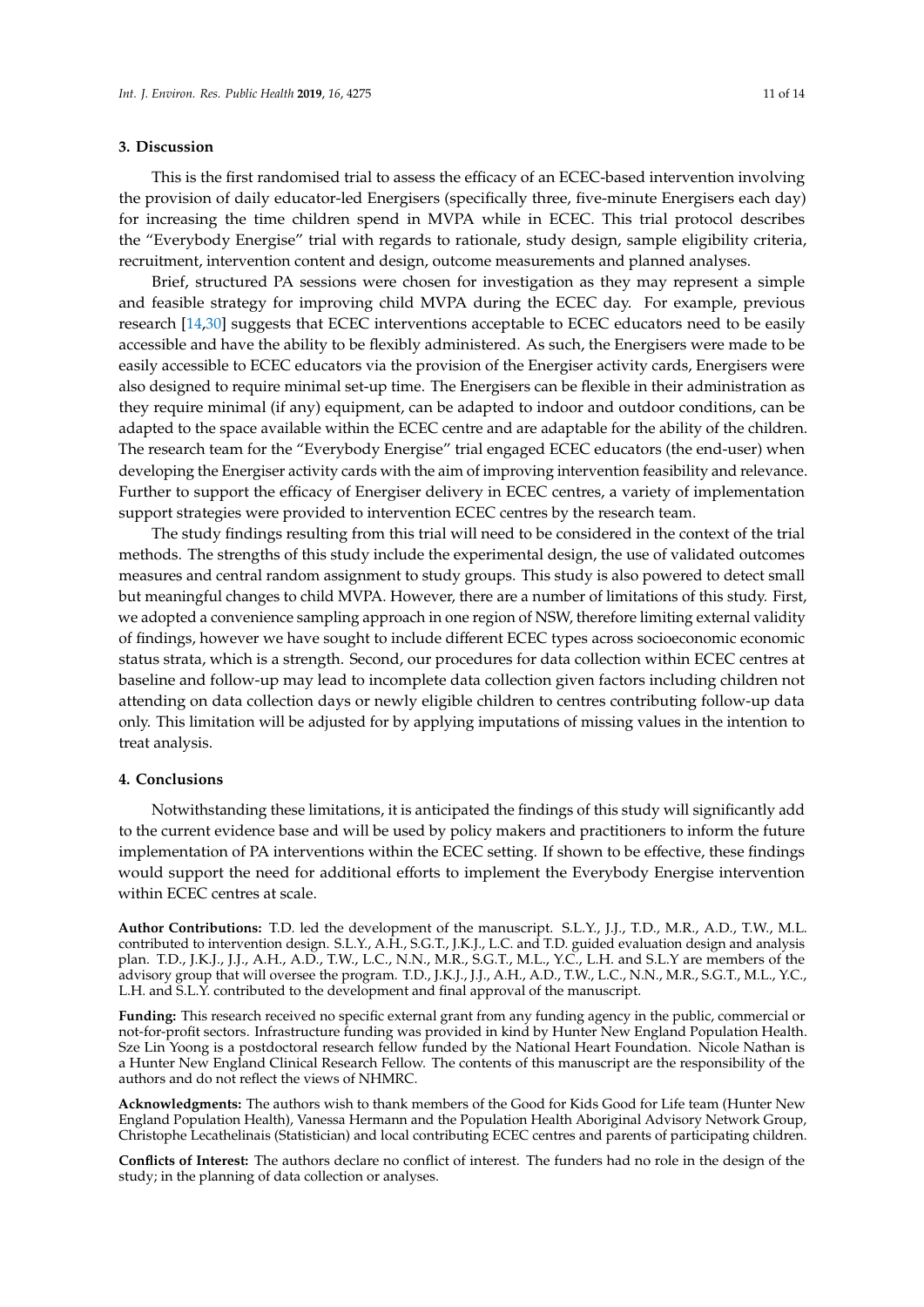# **References**

- <span id="page-11-0"></span>1. Donnelly, J.E.; Hillman, C.H.; Castelli, D.; Etnier, J.L.; Lee, S.; Tomporowski, P.; Lambourne, K.; Szabo-Reed, A.N. Physical activity, fitness, cognitive function, and academic achievement in children: A systematic review. *Med. Sci. Sports Exerc.* **2016**, *48*, 1197. [\[CrossRef\]](http://dx.doi.org/10.1249/MSS.0000000000000901) [\[PubMed\]](http://www.ncbi.nlm.nih.gov/pubmed/27182986)
- <span id="page-11-1"></span>2. Sahoo, K.; Sahoo, B.; Choudhury, A.K.; Sofi, N.Y.; Kumar, R.; Bhadoria, A.S. Childhood obesity: Causes and consequences. *J. Fam. Med. Prim. Care* **2015**, *4*, 187.
- <span id="page-11-2"></span>3. Okely, A.D.; Ghersi, D.; Hesketh, K.D.; Santos, R.; Loughran, S.P.; Cliff, D.P.; Shilton, T.; Grant, D.; Jones, R.A.; Stanley, R.M.; et al. A collaborative approach to adopting/adapting guidelines-The Australian 24-Hour Movement Guidelines for the early years (Birth to 5 years): An integration of physical activity, sedentary behavior, and sleep. *BMC Public Health* **2017**, *17*, 869. [\[CrossRef\]](http://dx.doi.org/10.1186/s12889-017-4867-6) [\[PubMed\]](http://www.ncbi.nlm.nih.gov/pubmed/29219094)
- <span id="page-11-3"></span>4. Okely, A.; Salmon, J.; Trost, S.; Hinkley, T. *Discussion Paper for the Development of Physical Activity Recommendations for Children under Five Years*; Australian Department of Health and Ageing: Canberra, Australia, 2008.
- <span id="page-11-4"></span>5. Reilly, J.J. Low levels of objectively measured physical activity in preschoolers in child care. *Med. Sci. Sports Exerc.* **2010**, *42*, 502–507. [\[CrossRef\]](http://dx.doi.org/10.1249/MSS.0b013e3181cea100)
- <span id="page-11-5"></span>6. Klesges, R.C.; Klesges, L.M.; Eck, L.H.; Shelton, M.L. A longitudinal analysis of accelerated weight gain in preschool children. *Pediatrics* **1995**, *95*, 126–130.
- <span id="page-11-6"></span>7. Jones, R.A.; Hinkley, T.; Okely, A.D.; Salmon, J. Tracking physical activity and sedentary behavior in childhood: A systematic review. *Am. J. Prev. Med.* **2013**, *44*, 651–658. [\[CrossRef\]](http://dx.doi.org/10.1016/j.amepre.2013.03.001)
- <span id="page-11-7"></span>8. Baxter, J. Child Care and Early Childhood Education in Australia Australian Institute of Family Studies 2015. Available online: https://aifs.gov.au/publications/[child-care-and-early-childhood-education-australia](https://aifs.gov.au/publications/child-care-and-early-childhood-education-australia) (accessed on 12 July 2019).
- <span id="page-11-8"></span>9. Tucker, P. The physical activity levels of preschool-aged children: A systematic review. *Early Child. Res. Q.* **2008**, *23*, 547–558. [\[CrossRef\]](http://dx.doi.org/10.1016/j.ecresq.2008.08.005)
- <span id="page-11-9"></span>10. Copeland, K.A.; Khoury, J.C.; Kalkwarf, H.J. Child care center characteristics associated with preschoolers' physical activity. *Am. J. Prev. Med.* **2016**, *50*, 470–479. [\[CrossRef\]](http://dx.doi.org/10.1016/j.amepre.2015.08.028)
- <span id="page-11-10"></span>11. Stacey, F.G.; Finch, M.; Wolfenden, L.; Grady, A.; Jessop, K.; Wedesweiler, T.; Bartlem, K.; Jones, J.; Sutherland, R.; Vandevijvere, S.; et al. Evidence of the potential effectiveness of centre-based childcare policies and practices on child diet and physical activity: Consolidating evidence from systematic reviews of intervention trials and observational studies. *Curr. Nutr. Rep.* **2017**, *6*, 228–246. [\[CrossRef\]](http://dx.doi.org/10.1007/s13668-017-0212-z)
- <span id="page-11-11"></span>12. Finch, M.; Jones, J.; Yoong, S.; Wiggers, J.; Wolfenden, L. Effectiveness of centre-based childcare interventions in increasing child physical activity: A systematic review and meta-analysis of policymakers and practitioners. *Obes. Rev.* **2016**, *17*, 412–428. [\[CrossRef\]](http://dx.doi.org/10.1111/obr.12392)
- <span id="page-11-12"></span>13. Finch, M.; Wolfenden, L.; Morgan, P.J.; Freund, M.; Jones, J.; Wiggers, J. A cluster randomized trial of a multi-level intervention, delivered by service staff, to increase physical activity of children attending center-based childcare. *Prev. Med.* **2014**, *58*, 9–16. [\[CrossRef\]](http://dx.doi.org/10.1016/j.ypmed.2013.10.004) [\[PubMed\]](http://www.ncbi.nlm.nih.gov/pubmed/24145204)
- <span id="page-11-13"></span>14. Watson, A.; Timperio, A.; Brown, H.; Best, K.; Hesketh, K.D. Effect of classroom-based physical activity interventions on academic and physical activity outcomes: A systematic review and meta-analysis. *Int. J. Behav. Nutr. Phys. Act.* **2017**, *14*, 114. [\[CrossRef\]](http://dx.doi.org/10.1186/s12966-017-0569-9) [\[PubMed\]](http://www.ncbi.nlm.nih.gov/pubmed/28841890)
- <span id="page-11-14"></span>15. Janssen, M.; Chinapaw, M.; Rauh, S.; Toussaint, H.; Van Mechelen, W.; Verhagen, E. A short physical activity break from cognitive tasks increases selective attention in primary school children aged 10–11. *Ment. Health Phys. Act.* **2014**, *7*, 129–134. [\[CrossRef\]](http://dx.doi.org/10.1016/j.mhpa.2014.07.001)
- <span id="page-11-15"></span>16. Barr-Anderson, D.J.; AuYoung, M.; Whitt-Glover, M.C.; Glenn, B.A.; Yancey, A.K. Integration of short bouts of physical activity into organizational routine: A systematic review of the literature. *Am. J. Prev. Med.* **2011**, *40*, 76–93. [\[CrossRef\]](http://dx.doi.org/10.1016/j.amepre.2010.09.033) [\[PubMed\]](http://www.ncbi.nlm.nih.gov/pubmed/21146772)
- <span id="page-11-16"></span>17. McCrady-Spitzer, S.K.; Sagdalen, V.; Manohar, C.U.; Levine, J.A. Low-Cost, Scalable Classroom-Based Approach to Promoting Physical Activity in Preschool Children. *J. Child. Obes.* **2016**, *1*, 8. [\[CrossRef\]](http://dx.doi.org/10.21767/2572-5394.100008)
- <span id="page-11-17"></span>18. Campbell, M.K.; Elbourne, D.R.; Altman, D.G. CONSORT statement: Extension to cluster randomised trials. *BMJ* **2004**, *328*, 702–708. [\[CrossRef\]](http://dx.doi.org/10.1136/bmj.328.7441.702)
- <span id="page-11-18"></span>19. Chan, A.-W.; Tetzlaff, J.M.; Altman, D.G.; Dickersin, K.; Moher, D. SPIRIT 2013: New guidance for content of clinical trial protocols. *Lancet* **2013**, *381*, 91–92. [\[CrossRef\]](http://dx.doi.org/10.1016/S0140-6736(12)62160-6)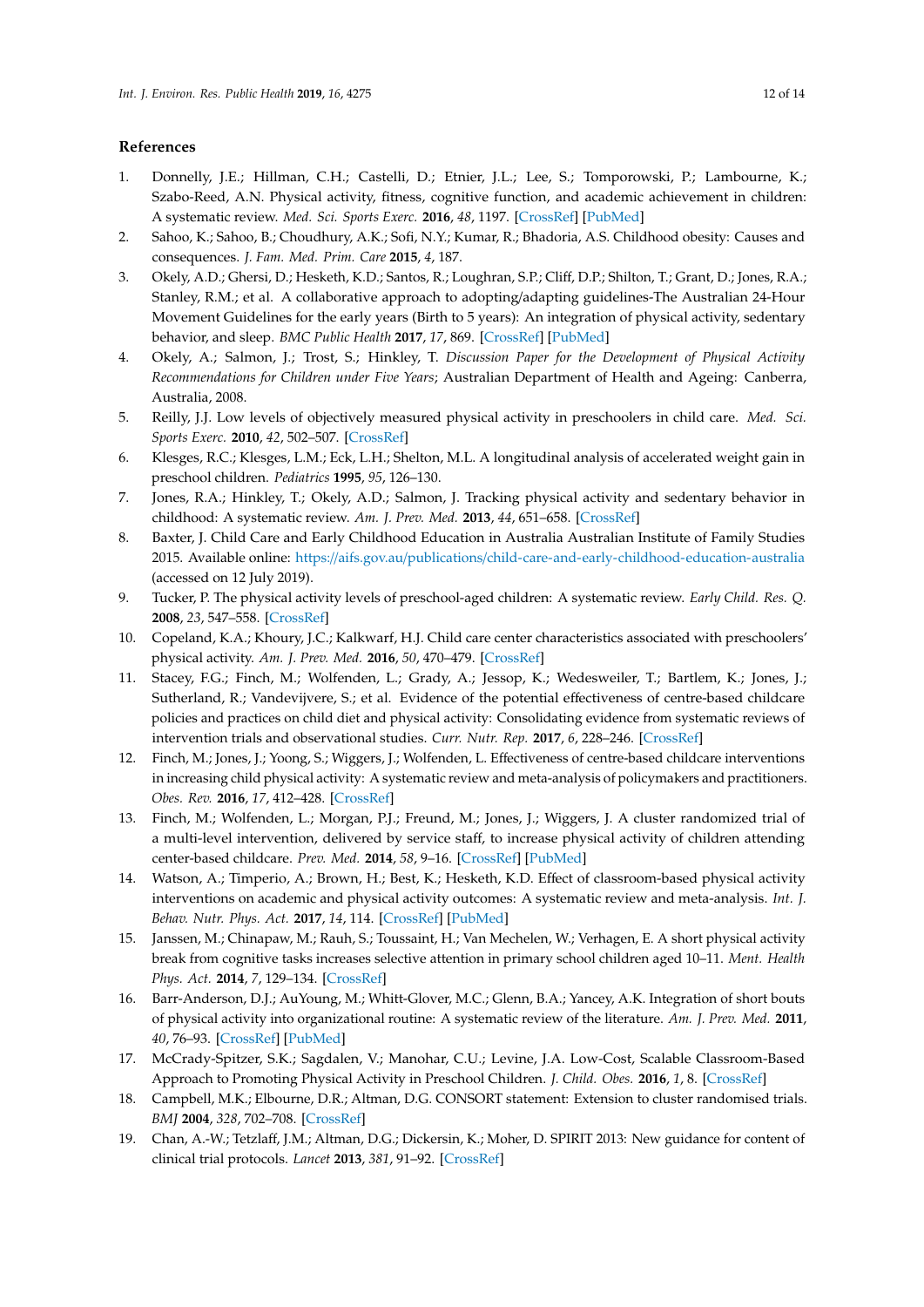- <span id="page-12-0"></span>20. Pink, B. Australian Statistical Gography Standard (ASGS) Volume 1-New South Wales Maps; Australian Bureau of Statistics: Canberra, Australia, 2011.
- <span id="page-12-1"></span>21. NSW Department of Education. Choosing a Service 2019. Available online: https://[education.nsw.gov.au](https://education.nsw.gov.au/early-childhood-education/information-for-parents-and-carers/choosing-a-service_#Types0)/ early-childhood-education/[information-for-parents-and-carers](https://education.nsw.gov.au/early-childhood-education/information-for-parents-and-carers/choosing-a-service_#Types0)/choosing-a-service\_#Types0 (accessed on 19 July 2019).
- <span id="page-12-2"></span>22. NSW Ministry of Health. *Population Health Infromation Management System [PHIMS]*; Healthy Children Initative: North Sydney, Australia, 2019.
- <span id="page-12-3"></span>23. Wolfenden, L.; Hutchesson, M.; Farrell, L.; Lecathelinais, C.; Bell, C.; Milat, A.; Wiggers, J.; Sutherland, R. Physical activity policies and practices of childcare centres in Australia. *J. Paediatr. Child Health* **2011**, *47*, 73–76. [\[CrossRef\]](http://dx.doi.org/10.1111/j.1440-1754.2010.01738.x)
- <span id="page-12-4"></span>24. Razak, L.A.; Jones, J.; Clinton-McHarg, T.; Wolfenden, L.; Lecathelinais, C.; Morgan, P.J.; Wiggers, J.H.; Tursan D'Espaignet, E.; Grady, A.; Yoong, S.L. Implementation of policies and practices to increase physical activity among children attending centre-based childcare: A cross-sectional study. *Health Promot. J. Aust.* **2019**. [\[CrossRef\]](http://dx.doi.org/10.1002/hpja.268)
- <span id="page-12-5"></span>25. Good for Kids. I Move We Move: The Guide. 2009. Available online: http://[www.imagineeducation.com.au](http://www.imagineeducation.com.au/files/CHECE017/5.pdf)/ files/[CHECE017](http://www.imagineeducation.com.au/files/CHECE017/5.pdf)/5.pdf (accessed on 4 February 2019).
- 26. NSW Ministry of Health. *Fundamental Movement Skills with Franky and Friends*; NSW Ministry of Health, Ed.; NSW Ministry of Health: North Sydney, Australia, 2019.
- 27. NSW Ministry of Health. Munch & Move Resources: NSW Ministry of Health & NSW Department of Education. 2019. Available online: https://[www.healthykids.nsw.gov.au](https://www.healthykids.nsw.gov.au/campaigns-programs/munch-move-resources.aspx)/campaigns-programs/munch-move[resources.aspx](https://www.healthykids.nsw.gov.au/campaigns-programs/munch-move-resources.aspx) (accessed on 4 Febauary 2019).
- <span id="page-12-6"></span>28. Australian Sports Commision. Yulunga Traditional Indigenous Games: Australian Sport Commission. 2008. Available online: https://[www.sportaus.gov.au](https://www.sportaus.gov.au/yulunga)/yulunga (accessed on 4 February 2019).
- <span id="page-12-7"></span>29. Mahar, M.T. Impact of short bouts of physical activity on attention-to-task in elementary school children. *Prev. Med.* **2011**, *52*, S60–S64. [\[CrossRef\]](http://dx.doi.org/10.1016/j.ypmed.2011.01.026)
- <span id="page-12-8"></span>30. Watson, A.; Timperio, A.; Brown, H.; Hesketh, K.D. Process evaluation of a classroom active break (ACTI-BREAK) program for improving academic-related and physical activity outcomes for students in years 3 and 4. *BMC Public Health* **2019**, *19*, 633. [\[CrossRef\]](http://dx.doi.org/10.1186/s12889-019-6982-z) [\[PubMed\]](http://www.ncbi.nlm.nih.gov/pubmed/31126278)
- <span id="page-12-9"></span>31. Michie, S.; Atkins, L.; West, R. The behaviour change wheel. In *A Guide to Designing Interventions*, 1st ed.; Silverback Publishing: Surrey, UK, 2014.
- <span id="page-12-10"></span>32. NSW Ministry of Health. Healthy Kids 2019. Available online: https://[www.healthykids.nsw.gov.au](https://www.healthykids.nsw.gov.au/campaigns-programs/about-munch-move.aspx)/ campaigns-programs/[about-munch-move.aspx](https://www.healthykids.nsw.gov.au/campaigns-programs/about-munch-move.aspx) (accessed on 19 July 2019).
- <span id="page-12-11"></span>33. Pate, R.R.; Almeida, M.J.; McIver, K.L.; Pfeiffer, K.A.; Dowda, M. Validation and calibration of an accelerometer in preschool children. *Obesity* **2006**, *14*, 2000–2006. [\[CrossRef\]](http://dx.doi.org/10.1038/oby.2006.234) [\[PubMed\]](http://www.ncbi.nlm.nih.gov/pubmed/17135617)
- <span id="page-12-12"></span>34. Cain, K.L.; Sallis, J.F.; Conway, T.L.; Van Dyck, D.; Calhoon, L. Using accelerometers in youth physical activity studies: A review of methods. *J. Phys. Act. Health* **2013**, *10*, 437–450. [\[CrossRef\]](http://dx.doi.org/10.1123/jpah.10.3.437) [\[PubMed\]](http://www.ncbi.nlm.nih.gov/pubmed/23620392)
- <span id="page-12-13"></span>35. Razak, L.A.; Yoong, S.L.; Wiggers, J.; Morgan, P.J.; Jones, J.; Finch, M.; Sutherland, R.; Lecathelnais, C.; Gillham, K.; Clinton-McHarg, T.; et al. Impact of scheduling multiple outdoor free-play periods in childcare on child moderate-to-vigorous physical activity: A cluster randomised trial. *Int. J. Behav. Nutr. Phys. Act.* **2018**, *15*, 34. [\[CrossRef\]](http://dx.doi.org/10.1186/s12966-018-0665-5) [\[PubMed\]](http://www.ncbi.nlm.nih.gov/pubmed/29615061)
- <span id="page-12-14"></span>36. Wolfenden, L.; Jones, J.; Parmenter, B.; Razak, L.A.; Wiggers, J.; Morgan, P.J.; Finch, M.; Sutherland, R.; Lecathelinais, C.; Clinton-McHarg, T.; et al. Efficacy of a free-play intervention to increase physical activity during childcare: A randomized controlled trial. *Health Educ. Res.* **2018**, *34*, 84–97. [\[CrossRef\]](http://dx.doi.org/10.1093/her/cyy041) [\[PubMed\]](http://www.ncbi.nlm.nih.gov/pubmed/30445644)
- <span id="page-12-15"></span>37. Howard, S.J.; Melhuish, E. An early years toolbox for assessing early executive function, language, self-regulation, and social development: Validity, reliability, and preliminary norms. *J. Psychoeduc. Assess.* **2017**, *35*, 255–275. [\[CrossRef\]](http://dx.doi.org/10.1177/0734282916633009)
- <span id="page-12-16"></span>38. Dwyer, G.M.; Hardy, L.L.; Peat, J.K.; Baur, L.A. The validity and reliability of a home environment preschool-age physical activity questionnaire (Pre-PAQ). *Int. J. Behav. Nutr. Phys. Act.* **2011**, *8*, 86. [\[CrossRef\]](http://dx.doi.org/10.1186/1479-5868-8-86)
- <span id="page-12-17"></span>39. Ball, S.; Benjamin, S.; Hales, D.; Marks, J.; McWilliams, C.; Ward, D. *The Environment and Policy Assessment and Observation (EPAO) Child Care Nutrition and Physical Activity Instrument*; Center for Health Promotion and Disease Prevention, University of North Carolina: Chapel Hill, NC, USA, 2005.
- <span id="page-12-18"></span>40. Bureau of Meteorology. *Latest Weather Observations for New South Wales*; Bureau of Meterology: Melbourne, Australia, 2019.